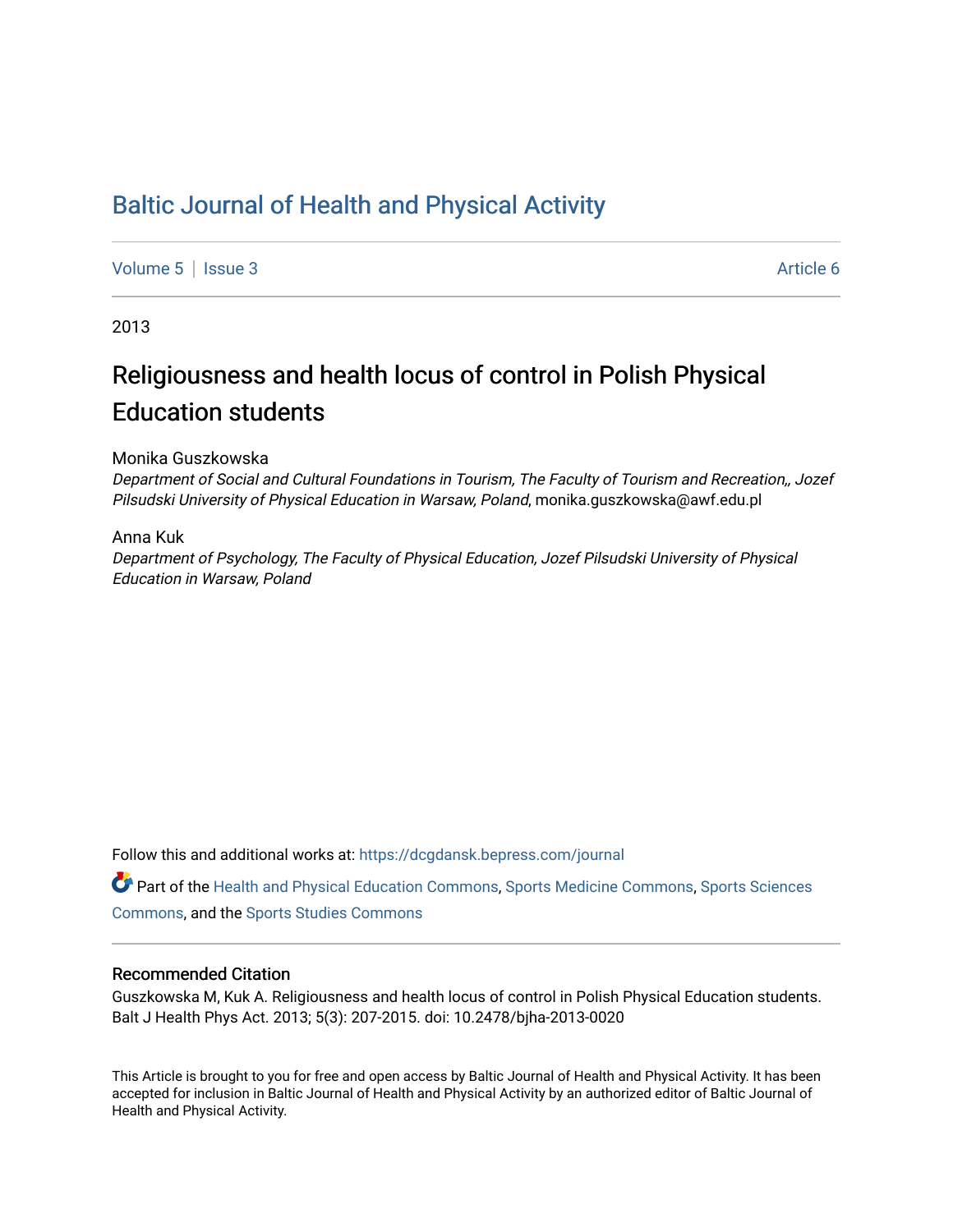

DOI: 10.2478/bjha-2013-0020

|                                                                                                                                                                               | Religiousness and health locus of control<br>in Polish Physical Education students                                                                                                                                                                                                                                                                                                                                                                       |  |  |  |  |  |  |
|-------------------------------------------------------------------------------------------------------------------------------------------------------------------------------|----------------------------------------------------------------------------------------------------------------------------------------------------------------------------------------------------------------------------------------------------------------------------------------------------------------------------------------------------------------------------------------------------------------------------------------------------------|--|--|--|--|--|--|
| Authors' Contribution:                                                                                                                                                        | Monika Guszkowska <sup>1 (A, C, D, E, F)</sup> , Anna Kuk <sup>2 (A, B, E, F, G)</sup>                                                                                                                                                                                                                                                                                                                                                                   |  |  |  |  |  |  |
| A – Study Design<br>B - Data Collection<br>C - Statistical Analysis<br>D - Data Interpretation<br>E - Manuscript Preparation<br>F - Literature Search<br>G - Funds Collection | Dep. of Social and Cultural Foundations in Tourism, The Faculty of Tourism and<br>Recreation, Jozef Pilsudski University of Physical Education, Warsaw, Poland<br><sup>2</sup> Dep. of Psychology, The Faculty of Physical Education,<br>Jozef Pilsudski University of Physical Education, Warsaw, Poland                                                                                                                                                |  |  |  |  |  |  |
|                                                                                                                                                                               | Key words: religious commitment, health locus of control, Polish undergraduates.                                                                                                                                                                                                                                                                                                                                                                         |  |  |  |  |  |  |
| Background:                                                                                                                                                                   | <b>Abstract</b><br>The aim of this research was to determine relationships between religious commit-<br>ment and health locus of control (HLC) for the group of students of the University of<br>Physical Education in Warsaw, Poland, including gender and study faculty differ-                                                                                                                                                                        |  |  |  |  |  |  |
| <b>Material/Methods:</b>                                                                                                                                                      | ences.<br>Full-time students ( $n = 247$ ) of the Warsaw University of Physical Education were<br>investigated. Religious Commitment Scale (RCS) and Multidimensional Health Locus                                                                                                                                                                                                                                                                       |  |  |  |  |  |  |
| <b>Conclusions:</b>                                                                                                                                                           | of Control Scale (MHLC) were used.<br><b>Results:</b> Few and weak relationships between religious commitment and health locus of con-<br>trol were found; they were stronger within the group of male and physical education<br>students. Cluster analysis by the Ward agglomeration method resulted in distinguish-<br>ing three internally homogeneous groups.<br>The research presented in this article should be considered a reconnaissance of the |  |  |  |  |  |  |
|                                                                                                                                                                               | problem. The relationships between investigated variables has not been fully recog-<br>nized and explained, hence this issue requires further research.                                                                                                                                                                                                                                                                                                  |  |  |  |  |  |  |
| Word count: 4,137<br>Tables: 1<br>Figures: 0<br>References: 45                                                                                                                | Received: January 2013<br>Accepted: August 2013<br>Published: October 2013                                                                                                                                                                                                                                                                                                                                                                               |  |  |  |  |  |  |
| Corresponding author:<br>Dr hab. prof. AWF Monika Guszkowska<br>Phone: +48 22 834-04-31 ext. 361                                                                              | Josef Pilsudski University of Physical Education in Warsaw, Poland<br>The Faculty of Tourism and Recreation, Marymoncka str. 34, 00-968 Warsaw, Poland                                                                                                                                                                                                                                                                                                   |  |  |  |  |  |  |

E-mail: monika.guszkowska@awf.edu.pl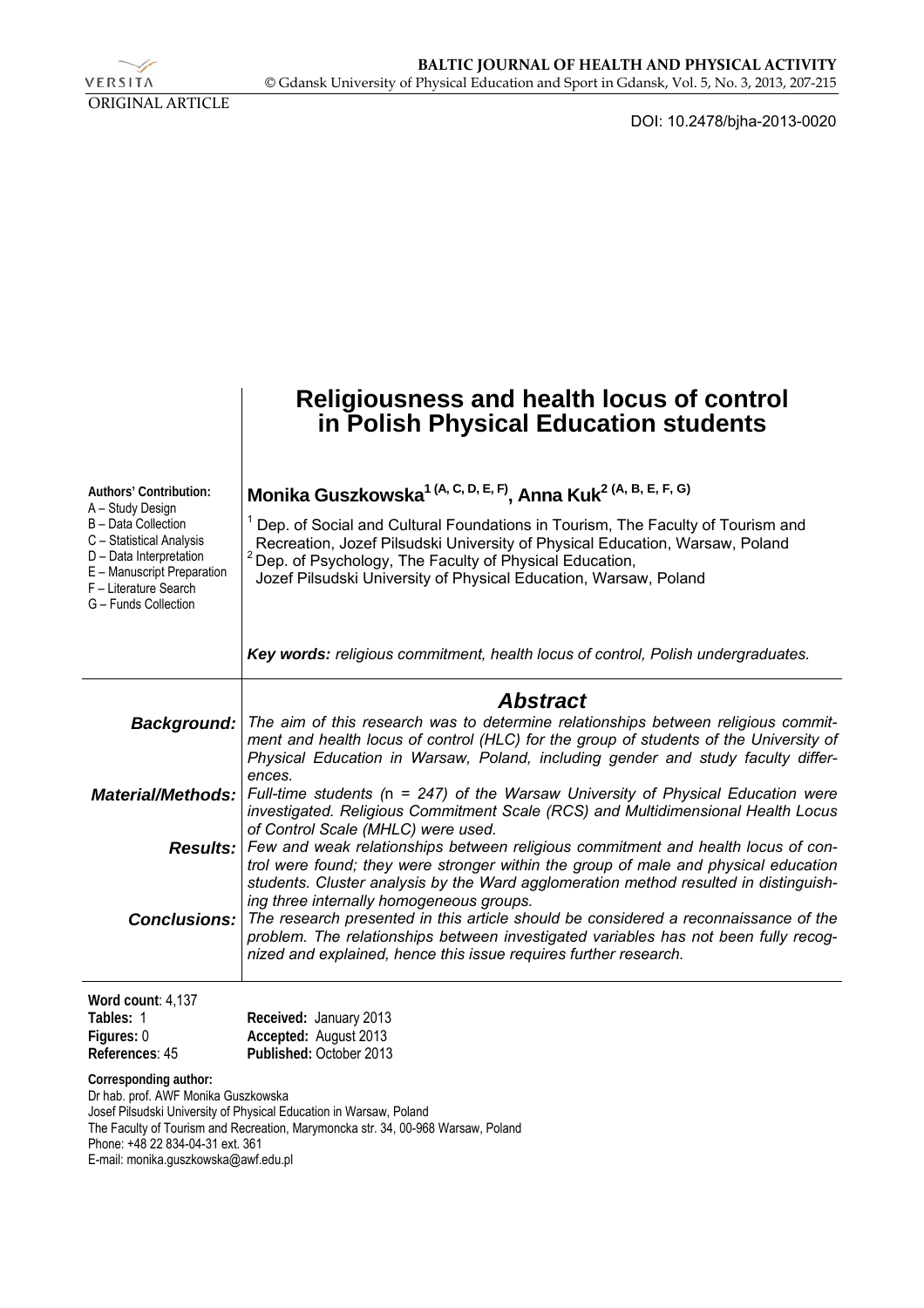#### **Introduction**

The problem of the influence of religiousness and spirituality on health becomes more and more frequently investigated. Research results show that religiousness is positively correlated with mental health [1, 2, 3]. This correlation may be explained by several factors. First of all, participating in religious practices provides ground for systematic social interactions of individuals sharing similar attitudes and values [4]. Secondly, religion helps to cope with life problems and provides explanations of negative situations, which are very often perceived as a chance for a spiritual development [5]. Religion may therefore act as a stress protective shield [6] and be helpful in solving personal problems [7].

The above conclusions are valid also in the case of university students' population. The higher their level of religiousness, the better is their mental well-being and the lower level of stress [8]. The same concerns life sense and happiness perception. This pattern was observed both for Christian European societies [9] and for Muslim populations from various countries [10, 11, 12]. A similarly strong positive correlation between religiousness of young adults representing different religions and life satisfaction was observed in South Africa [13]. Students' religiousness was also correlated with a state of depression. Increasing scores on religiousness scales corresponded with declining depression scores. The type of religion did not differentiate this relationship [2, 4]. Religious beliefs were also perceived by students themselves as a source of their mental comfort and not the source of tensions and conflicts [14].

Physical health and undertaking healthy behaviors may influence the relationship between religion and mental health. Religion promotes healthy lifestyle. According to Afro-American Christians, their religious beliefs and practices positively impact their health, improving stress control, bringing positive emotions and promoting spiritual health [15]. Religiousness might therefore be a factor preventing smoking and alcohol consumption of high-school students [16, 17], alcohol consumption alone [18, 19] and smoking marihuana [20] by university students. Longitudinal research of Wills, Yaeger and Sandy [21] also proved that religiousness decreases the risk of using psychoactive substances by adolescents. The stronger was the declaration on religious commitment, the lower was the probability of alcohol addiction [22].

Some research also revealed a positive correlation between religiousness and physical activity of various intensity levels [23, 24, 25]; visiting churches and praying [26], also in the case of college students [27].

Health locus of control (HLC) may be a confounding variable effecting the relationship between religiousness and health-related behaviors. HLC is a specific type of locus of control concept introduced by Rotter [28] and concerns the perception of health determining factors. General health locus of control was redefined into the internal health locus of control (internal HLC) and the external locus of control expressed in a form of beliefs about the impact of others (powerful others HLC) and a play of chance (chance HLC) [29]. Higher internal HLC means accepting higher personal responsibility for one's health.

Expecting correlation between religiousness and HLC is justified by previous research results on religiousness and general locus of control. Research results suggest a negative correlation between religiousness and perceived control [30]. Religiousness may increase beliefs on external control because of the required acceptance of the fact that God's decisions and actions are beyond human comprehension [31]. Yet, at the same time, relying on God's wisdom may increase the perceived internal control 32]. When an individual perceives God as a partner and support in dealing with life's problems, his or her internal control increases.

But the relationship between locus of control and religiousness in some research was also put into doubt [33]. Inconsistent research results suggest a complex nature of the relationship between religiousness and locus of control. A partial explanation of this situation may be the concept of locus of control itself, which refers to generalized expectations regardless of the field of human activity. Some of these controversies may probably be solved through focusing on specific dimensions of locus of control, which in the case of our research is health locus of control.

Conclusions concerning the existing correlation between religiousness and health locus of control are additionally supported by the presented above correlations between religiousness, healthy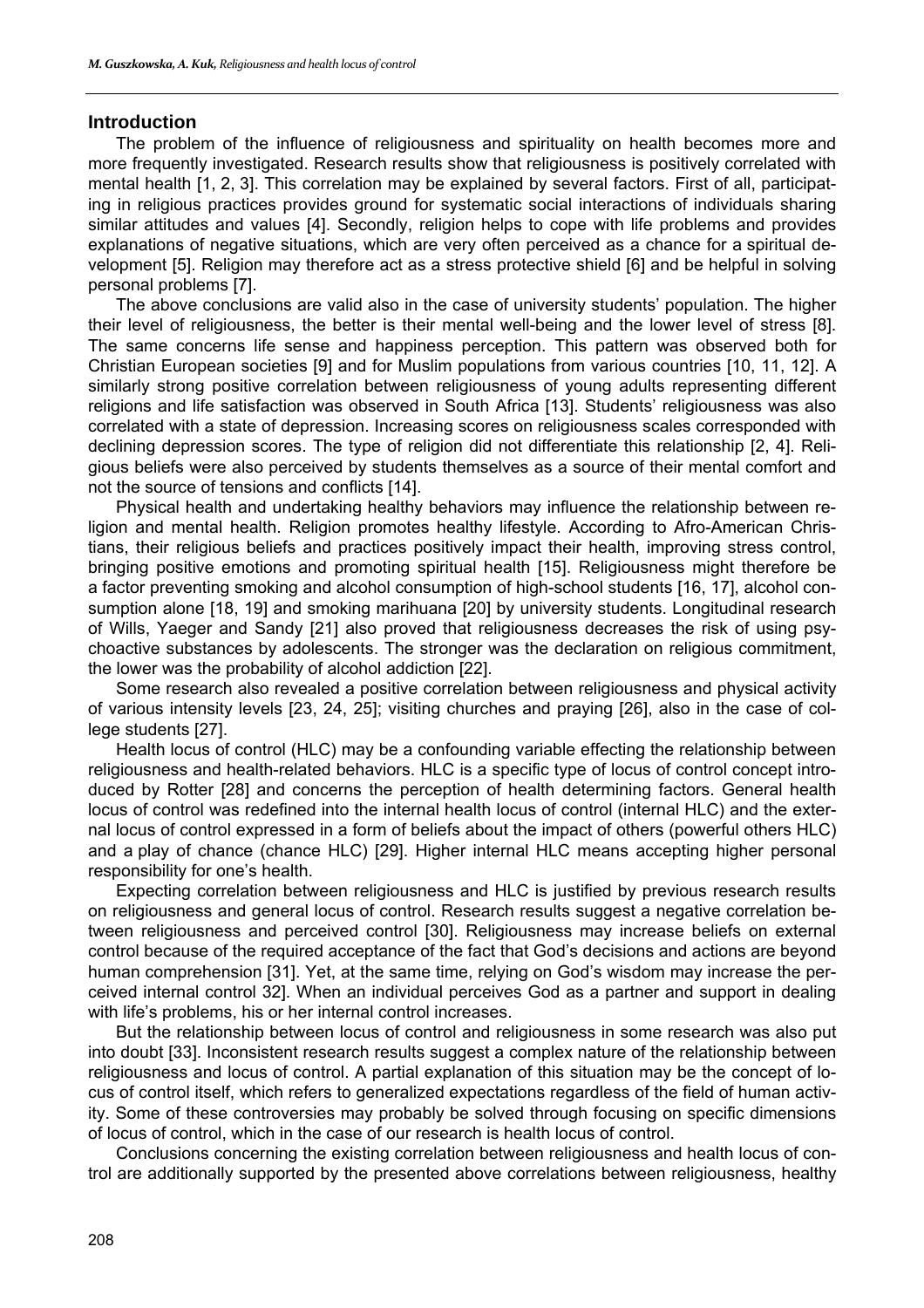behaviors and health status. Yet, research directly investigating this relationship is scarce. Research on elderly patients awaiting open heart surgery [34, 35] found a positive correlation between internal HLC and using prayer for coping with cardiac surgery outcomes; internal locus of control was yet negatively correlated with subjective religiousness.

The factor that should be taken into account when analyzing the relationship between students' religiousness and locus of control is gender. Research on a sizeable sample of Muslim students in Kuwait [10] revealed that women were significantly more religious than men. Similar results were received in South African research on young adults [13]. Women are more often involved in religion-related activities [36], present higher intrinsic religious commitment, perceive religion as more a important domain of life [37] and pray more during their study period than man [38].

A similar pattern was also observed for Polish students. Female students presented stronger religious commitment, especially with regard to showing kindness to other people [39]. This research included the sample of 75 women and 78 men aged 18-26 and studying in Warsaw and Lublin universities. Research tools applied for this research were Religious Commitment Scale, Cattell's 16 PF Personality Questionnaire and Emotional Control Questionnaire of Brzeziński. Four internally homogeneous groups of students were recognized with regard to their research results. The first one consisted of students (mainly women) who presented the highest level of religious commitment. Their involvement concerned both their intrinsic attitudes expressed by praying and external dimension – showing kindness to other people. They were introverts of low emotional resistance, prone to feeling guilty and representing a high level of internal tension. The second group included individuals (mainly men) who were strongly committed and praying, but less prone to expressing their religiousness in formal religious practices, more independent, better internally coherent and emotionally stronger. The third group included the least committed students (both with regard to intrinsic and external dimension of religious involvement), presenting a high level of nervous tension, prone to outward and inward aggression. Members of the fourth group were moderately religiously committed, ambivertive, of radical views, high sensitivity and weakly internally integrated [39]. This well-known in Poland research on students' religious commitment was published almost 20 years ago and presents data collected in the years 1988-1989. The time of research covering first years of system transition in Poland might certainly and significantly influence the results.

This research also revealed numerous correlations between religious commitment and specific personality traits. In the case of women, religious commitment was expressed through helping other people and engaging in charity activities and was correlated with a strong character, trusting other people and conservative attitudes. Intrinsic commitment of female students is facilitated by emotional balance and low internal tension. With men, religious commitment is associated with simplicity and sensitivity (regardless of whether it is a positive or a negative correlation), and intrinsic commitment is correlated with unconventionality and character strength [39].

In the majority of research no significant differences in HLC were observed for males and females [40]. In the investigated group of Polish universities students, a higher level of internal HLC was yet observed among men [41].

According to Fiori and colleagues [31], the relationship between religiousness and locus of control may also depend on gender. In the case of women, religiousness may be positively correlated with both external and internal locus of control, while for men this correlation concerns only external locus of control.

Research on Polish PE students shows that gender intermediates the relationship between intrinsic religious motivation, frequency of praying and religious ways of dealing with stress and life satisfaction [42]. A moderately positive correlation between intrinsic religiousness and the frequency of praying and positive affect was observed among men. With female students, intrinsic religiousness was not correlated with life satisfaction. Also the role of intrinsic religiousness and religious ways of dealing with stress and with negative affect is similarly diversified.

Religiousness of Polish students also depends on their study faculty [43]. This variable differentiates the level of religious commitment [44], the orthodox level of religious views [45]; a subjective perception of the importance of personal religious life and participation in religious practices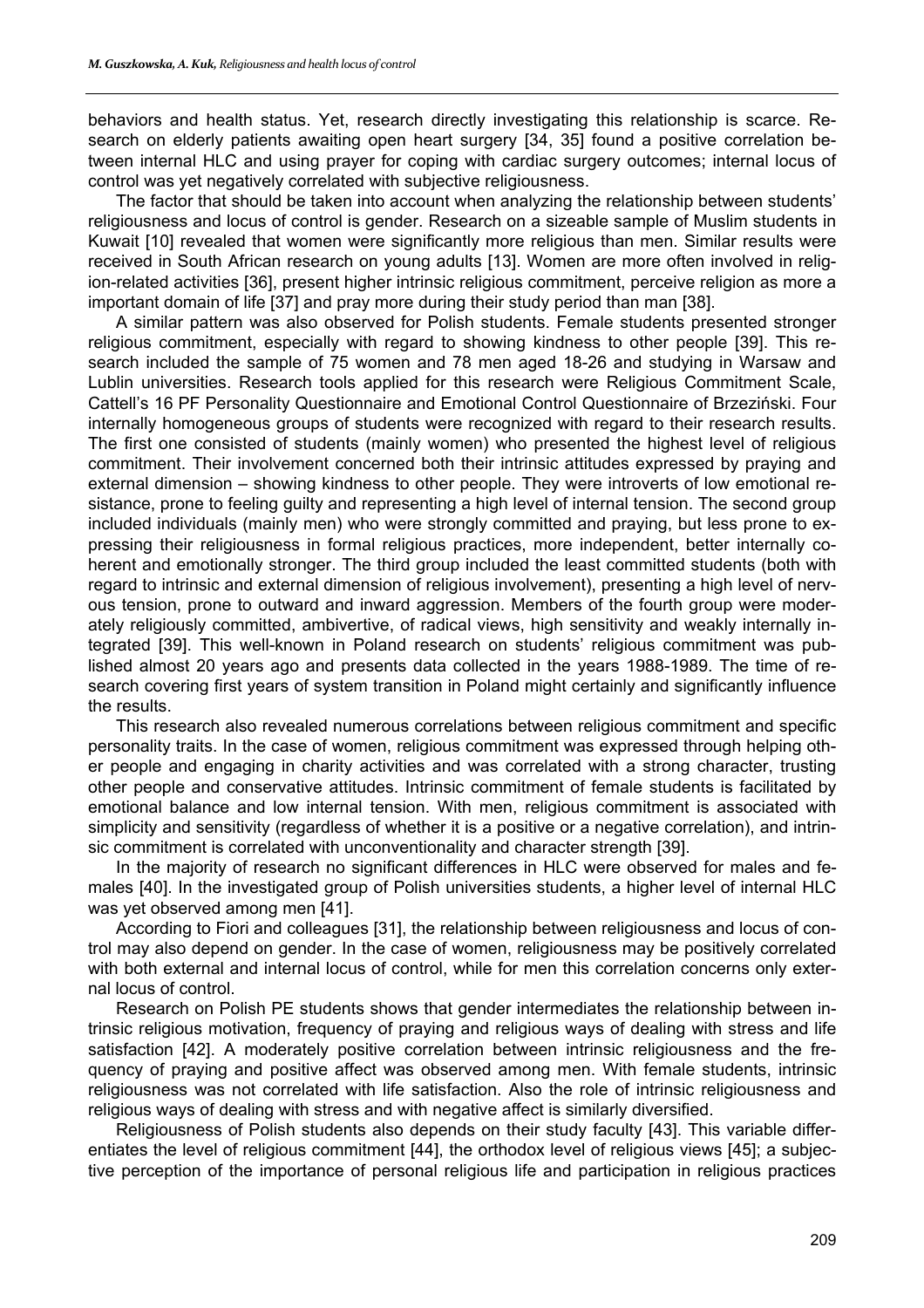[43]. Lower religiousness scores and a lower level of religion-related behaviors is usually observed more among social sciences students than among students of technical or biological faculties. This fact justifies introducing this factor to our analysis.

The aim of our research was to determine relationships between religious commitment and HLC for the group of students of University of Physical Education in Warsaw, Poland, including gender and study faculty differences.

## **Material and methods**

#### *Participants*

247 full-time students of Warsaw University of Physical Education were involved in the research. They were students from the Faculty of Physical Education (*n* = 96; 39.0%), the Faculty of Tourism and Recreation ( $n = 76$ ; 30.9%) and the Faculty of Physiotherapy ( $n = 75$ ; 30.5%). All three sub-samples included similar numbers of men and women

#### *Methods*

Religious Commitment Scale (RCS) of Golan [39] was applied in order to assess the religiousness level. This scale enables evaluating the intensity of religious commitment. It consists of 28 items, and the respondent is requested to agree or disagree with provided statements using a 7 point scale (from "strongly disagree" to "strongly agree"). Fourteen items concern intrinsic commitment, and this group includes 7 items on praying activity (Pray) and 7 on deepening own religiousness (Religiousness); 14 items concern external commitment, including 7 – orientation to other people and showing kindness to others (People) and 7 – expressing religiousness through religious practices (Church). Result for each sub-scale is defined through summing up all scores and dividing them by maximal scores. The range of the final score would therefore vary from 0 to 1. Reliability of the scale was ascertained through repeated measurement (two surveys with the same scale used); test – retest (after a week) correlation coefficient was 0.85. Face validity of the scale was evaluated as sufficient by several competent judges [39].

Multidimensional Health Locus of Control Scale (MHLC) of K.A. and B.S. Wallston and R. DeVellis was also applied in the research. Polish adaptation of this scale was prepared by Z. Juczynski [40]. The scale consists of 18 items concerning generalized expectations in three dimensions of health locus of control (6 items in each subscale): (1) Internal control – a belief that an individual has a power of controlling his own health; (2) Powerful others externality – a belief that our state of health is a result of actions of others, mainly medical professionals; (3) Play of chance externality – a belief that our health is dependent on a play of chance or on other external factors.

The scale has a sufficient level of reliability (Cronbach alfa varied between 0.54 and 0.74; testretest correlation coefficient varied from 0.38 to 0.72 depending on subscale and scale version). Scale's validity was defined through correlating internal locus of control with the self-efficacy level (0.32), self-esteem perception (0.32) and the perceived value of health (0.30). Differences observed for the group of patients and healthy respondents were also in compliance with theoretical background of the research. This proves satisfactory validity of the research tool [40].

### **Results**

R-Pearson correlation coefficients were calculated for the relationship between religious commitment and HLC. For the whole sample the highest correlation was found between dimensions of religious commitment and perceived powerful others' influence on health of an individual. The latter is weakly positively correlated with expressing religious commitment through participation in religious practices (*r* = 0.155; *p* = 0.015), orientation to other people and showing kindness to others (*r* = 0.158;  $p = 0.013$ ) and hence with general external involvement ( $r = 0.159$ ;  $p = 0.013$ ). The influence of powerful others is also positively correlated with intrinsic involvement (*r* = 0.183; *p* = 0.004) and its both dimensions: deepening own religiousness ( $r = 0.181$ ;  $p = 0.004$ ) and praying ( $r =$ 0.158;  $p = 0.013$ ).

Internal HLC is for the whole group positively correlated with external involvement oriented to other people ( $r = 0.143$ ;  $p = 0.024$ ) and deepening own religiousness ( $r = 0.105$ ;  $p = 0.039$ ).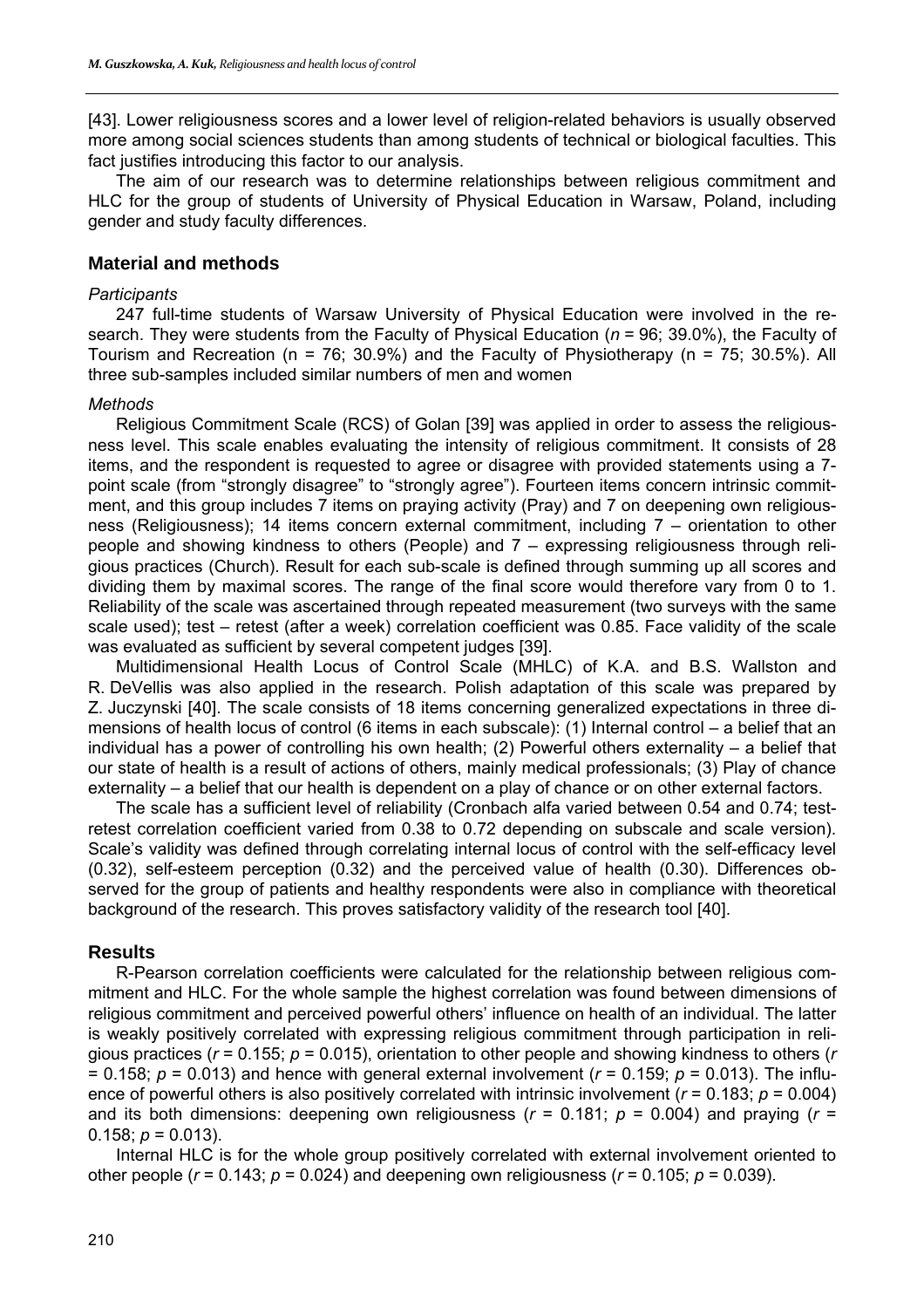Correlation coefficients were also calculated for religious commitment items and HLC for groups of the studied men and women. A lower number of statistically significant relationships were observed among women. In the case of this subgroup, strong beliefs on the impact of powerful others were correlated with strong orientation to other people's external involvement (People)  $(r = 0.185; p = 0.049)$ . Beliefs on the role of chance were negatively correlated with expressing religiousness through religious practices (Church; *r* = -0.193; *p* = 0.041).

Relationships between religious commitment and perceived impact of powerful others on health concerned more dimensions of commitment and was stronger in the group of male students. Correlations concerned general intrinsic involvement ( $r = 0.235$ ;  $p = 0.006$ ) and praying alone  $(r = 0.237; p = 0.006)$  as well as religiousness  $(r = 0.211; p = 0.014)$  and general external involvement (*r* = 0.167; *p* = 0.05) and religious practices alone (*r* = 0.201; *p* = 0.020).

Separate analyses for study faculties show that there was only a significant relationship between external dimension of religious commitment and the perceived role of powerful others among physical education students ( $r = 0.207$ ;  $p = 0.043$ ). Because of small a number of respondents in faculty subgroups, some correlation coefficients values similar to those observed for the whole group reached only the level of a tendency. Nevertheless, we decided to use them for comparisons. With PE students, strong beliefs on the role of powerful others is correlated with strong commitment expressed through praying  $(r = 0.174; p = 0.089)$ , deepening own religiousness ( $r = 0.171$ ;  $p = 0.097$ ) and external involvement ( $r = 0.179$ ;  $p = 0.080$ ), including religious practices dimension ( $r = 0.182$ ;  $p = 0.075$ ). With physiotherapy students there was a relationship between internal control and commitment oriented to other people ( $r = 0.202$ ;  $p = 0.082$ ) as well as between powerful others and deepening own religiousness (*r* = 0.211; *p* = 0.070). With tourism and recreation students, beliefs on the important role of powerful others was positively correlated with external commitment oriented to other people  $(r = 0.201; p = 0.081)$ .

Cluster analysis by the agglomeration Ward's method was also applied for all analyzed psychological variables (dimensions of religious commitment and health locus of control). The analysis resulted in defining three internally homogeneous groups. One-way ANOVA analysis (Tab. 1) revealed that these groups were significantly different with regard to all scrutinized dimensions of religiosity and HLC. Based on  $\eta^2$  effect size indicator it may be claimed that these differences are much higher for religious commitment than for HLC. The highest effect was observed for the total intrinsic commitment indicator, followed by the external commitment indicator. There was vary little diversity of locus of control dimensions and the effect was visible mainly for the perceived role of powerful others on health.

Students of all analyzed faculties were similarly represented in all three constructed groups  $(\chi^2$  = 3.63; p > 0.05). In the first concentration of 94 respondents, there were 41 PE students (42.7% of all PE students in the project), 24 tourism and recreation students (31.6% of their total number) and 29 students of physiotherapy (38.7% of their total number). The second concentration included a total number of 75 students: 30 PE students (31.4% of their total number), 24 tourism and recreation students (31.6% of their total number) and 21 physiotherapy students (28.0% of their total number). In the third concentration ( $n = 78$ ) all three faculties were almost equally represented: physical education (*n* = 25; 26.1%), physiotherapy (*n* = 25; 33.3%) and tourism and recreation  $(n = 28, 36.8\%)$ .

Proportions of men and women in the three concentrations were quite different ( $\chi^2$  = 5.258;  $p = 0.072$ ). In the first concentration, there were 39 (34.5%) men and 55 (41.0%) women. More women (*n* = 45; 33.6%) than men (*n* = 30; 26.6%) were allotted to the second concentration, while significantly more men were present in concentration three (men:  $n = 44$ : 38.9% and women: *n* = 34; 25.4%).

In the most numerous first concentration there were students presenting a moderate religious commitment level, both with regard to its external (orientation to other people and showing kindness to others and expressing religious commitment through participation in religious practices) and internal dimension (praying and deepening own religiousness). Religious commitment of students from the first concentration was significantly higher than that of students from the third concentration and significantly lower than of the respondents from the second concentration. This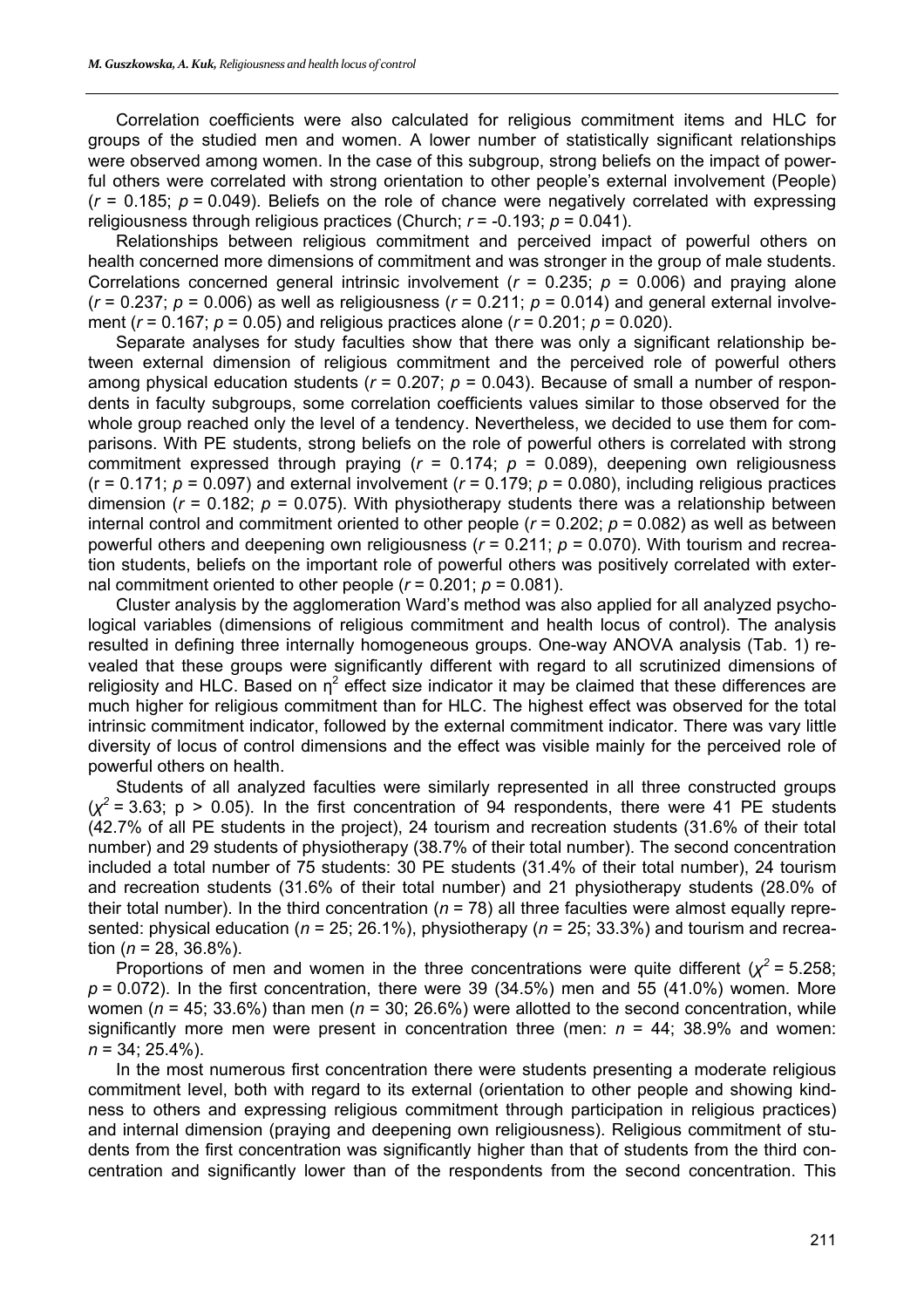moderate group represents also the weakest belief in the role of chance and powerful others as health impacting factors. This group was the most balanced with regard to gender and representatives of different study faculties.

The second concentration included students with the highest scores on all subscales of religious commitment, representing strong intrinsic and external involvement significantly stronger than that of students from two remaining concentrations. Students from this group were also the most convinced that their health depends on powerful others, and in comparison to students from the third concentration group they believed less in internal health control. This group is dominated by women with balanced study faculty representatives distribution.

The third concentration included mainly male students with the weakest religious commitment (both internal and external dimension); weaker beliefs on personal control over own health and the role of powerful others in comparison to concentration two, but stronger beliefs on the play of chance in comparison to concentration one group.

|                                        | Clusters          |                            |                   | <b>ANOVA</b>               | Tukey post hoc test |         |         |
|----------------------------------------|-------------------|----------------------------|-------------------|----------------------------|---------------------|---------|---------|
| Variables                              | $n = 94$          | $\mathfrak{p}$<br>$n = 75$ | 3<br>$n = 78$     | $F$ ; $p$ ; η <sup>2</sup> | $1-2$               | $1 - 3$ | $2 - 3$ |
| External commitment -<br>church        | $0.49 \pm 0.102$  | $0.65 \pm 0.105$           | $0.32 \pm 0.110$  | 195.40; 0.0001; .616       | 0.0001              | 0.0001  | 0.0001  |
| External commitment -<br>people        | $0.66 \pm 0.086$  | $0.77 + 0.071$             | $0.48 \pm 0.122$  | 179.93; 0.0001; .596       | 0.0001              | 0.0001  | 0.0001  |
| External commitment                    | $0.57 \pm 0.080$  | $0.71 + 0.070$             | $0.41 \pm 0.074$  | 327.19; 0.0001; .728       | 0.0001              | 0.0001  | 0.0001  |
| Internal commitment -<br>pray          | $0.55 \pm 0.119$  | $0.73 \pm 0.104$           | $0.31 \pm 0.136$  | 233.96; 0.0001; .657       | 0.0001              | 0.0001  | 0.0001  |
| Internal commitment -<br>religiousness | $0.46 \pm 0.090$  | $0.65 \pm 0.128$           | $0.25 \pm 0.086$  | 291.48; 0.0001; .705       | 0.0001              | 0.0001  | 0.0001  |
| Internal commitment                    | $0.50 \pm 0.085$  | $0.69 \pm 0.093$           | $0.28 \pm 0.103$  | 368.42; 0.0001; .751       | 0.0001              | 0.0001  | 0.0001  |
| Internal control                       | $27.70 \pm 4.557$ | $28.76 \pm 3.586$          | $27.00 \pm 4.408$ | 3.34; 0.037; .027          | ns                  | ns      | 0.029   |
| Powerful others                        | $15.89 \pm 4.924$ | $18.27 + 4.491$            | $15.60 \pm 4.852$ | 7.27; 0.001; .056          | 0.004               | ns      | 0.002   |
| Chance                                 | $15.54 \pm 4.992$ | $17.49 \pm 5.233$          | $17.63 \pm 4.905$ | 4.69; 0.010; .037          | 0.035               | 0.020   | ns      |

Table. 1. Results (M ± SD) of Religious Commitment Scale and Multidimensional Health Locus of Control Scale in three clusters

### **Discussion**

Research results show relatively weak relationships between religious commitment and HLC. Correlations run for the whole group show that religious commitment is the most connected with beliefs on the powerful others' impact on health. Strong beliefs on powerful others influencing health of an individual indicated external HLC, which in our research was weakly correlated with general religious commitment. This result supports conclusions from previous research which claimed that strong religiousness may increase external locus of control because of the emphasis on God's will as a factor beyond human control [31]. However, our research results did not confirm some previously reported negative relationships between locus of control and religiousness [30]. We have found positive correlations between internal HLC and expressing religiousness through prayer and orientation to other people. This result is consistent with results of some previous research [32]. Lack of significant relationships between religiousness and location of control also complies with earlier research of Cheever et al. [33]. Yet one should keep in mind that previous research reported above focused on generalized locus of control. The only research on relationships between religiousness and HLC we are aware of [34, 35] brought ambiguous results: a positive correlation between internal HLC and prayer and a negative correlation between internal HLC and subjective religiousness. Similarly ambiguous relationships were recorded in our research: strong religious commitment is correlated with both internal and external HLC.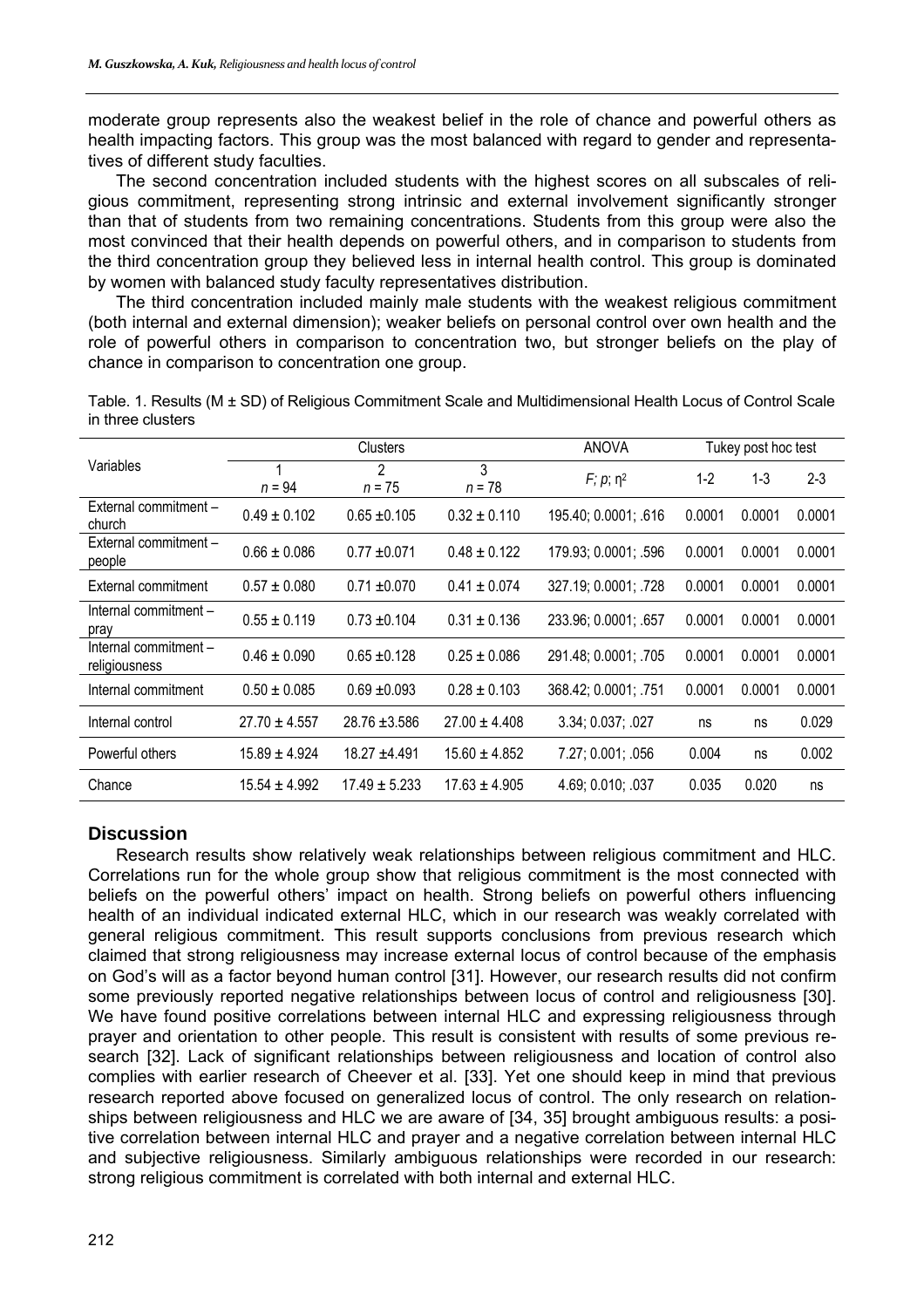Some information on relationships between religious commitment and HLC comes from the comparison of students from three constructed concentration groups. The second concentration included individuals the most committed to religion and the strongest belief in powerful others' impact on health. They also believed more in the play of chance than moderately religious students and in the role of internal control in comparison to the least religious students. We may therefore conclude that strong religious commitment is correlated with external HLC and supports beliefs that the state of individual health depends mainly on action of powerful others, mainly health service staff.

The least and the most religiously involved students have a similar perception on the role of chance. The first ones are less convinced that their health depends on their action and attitudes and that it depends on powerful others. Moderate religiousness, on the other hand, seems to reduce the role of external factors (the role of powerful others and a play of chance). Results of concentrations analysis confirm positive correlations between religiousness and external locus of control [31].

The second concentration of J. Pilsudski University of Physical Education students included the most religiously committed respondents. They were mainly female students and their involvement profile was similar to the first concentration obtained by Golan [39]. Moderately religious students from the first concentration are similar to the fourth concentration of Golan [39] with students of average stores on the RCS scale. The third concentration of the least religious students of J. Pilsudski University of Physical Education is similar to Golan's [39] concentration three. The only concentration from his research that could not be matched with J. Pilsudski University of Physical Education students included strongly intrinsically committed individuals (mainly men).

Our research results confirm gender as a factor affecting the level of religiousness. In the second concentration of students representing strong religious commitment, there were significantly more women, and in the third, the least committed, concentration, there were significantly more men. This complies with results of extensive previous research showing stronger religiousness of female students [10, 36, 37, 38, 39].

Results of previous research suggest that gender may moderately influence relationships between religiousness and locus of control [31] and relationships between internal religious motivation, frequency of prayer and religious means of dealing with stress and life satisfaction [42]. In our research many more correlations were observed for religious commitment and HLC with the group of male students. Religious involvement is positively correlated with both the belief in internal control over own health and the belief in the role of powerful others (external control). Strong internal religious commitment is positively correlated with internal control and the belief in the role of powerful others. External orientation to others is correlated only with the belief in the impact of powerful others. No correlations between religious commitment and internal locus of control were observed among female students. Our research results contradict conclusions formulated in the research of Fiori et al. [31], who claimed that among women, religiousness may be correlated with both external and internal locus of control, while among men – only with external locus of control. This proves the need of a separate analysis for both genders and further research on male and female locus of control and religiousness.

All three concentrations in our research had a similar distribution of students from the three analyzed study faculties: physical education, tourism and recreation and physiotherapy. Earlier research on Polish students showed that religiousness varied depending on the study faculty [43, 44, 45]. This observation concerned distinctively different faculties (humanistic and social studies versus technical and biological studies). We analyzed students of three faculties from the same University. All faculties were somehow related to physical activity, the group was quite homogeneous and no significant differences on religiousness were noted.

Study faculty did differentiate correlations between religious commitment and HLC. The highest number of correlations (weak) were observed among PE students and the lowest one among tourism and recreation students. At the moment we do not know the reason for these differences and this would require additional investigation.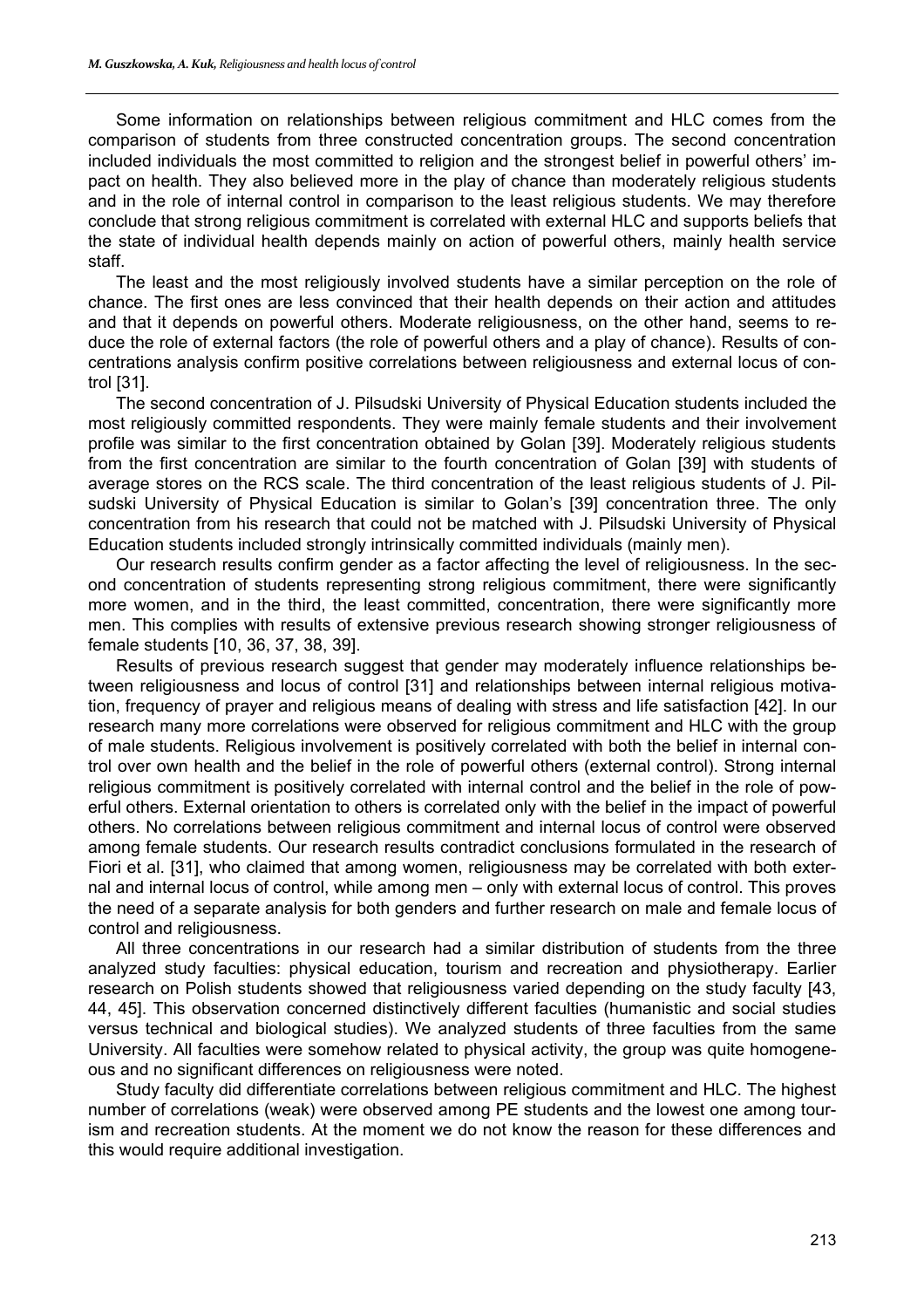## **Conclusion**

The research presented in this article should be considered a reconnaissance of the problem. So far, we have not encountered literature reports on relationships between religiousness and students HLC. But seeking such relationships is fully justified by theoretical premises and previous research confirming the existing correlations between religiousness and general locus of control as well as between religiousness and health-related behaviors determined by HLC. The research is limited by sample design and the fact of investigating students from quite similar study faculties. We are not able to generalize research results and relationships between investigated variables and study faculty remains unexplained. Based on our results, we may yet claim that correlations between religious commitment and HLC in the group of physical culture sciences students are quite weak and ambiguous. Strong religious commitment seems to facilitate beliefs on health depending on external factors (powerful others) and that the state of health is controlled by an individual. These issues require further research.

## *Acknowledgement*

*Preparation of this manuscript was supported by the grant No. I.56 from the Jozef Pilsudski University of Physical Education in Warsaw, Poland.* 

### **References**

- 1. Idler E, Kasl S. Religion among disabled and nondisabled persons II: Attendance at religious services as a predictor of the course of disability. J Geront. 1997;2B:S306-S316.
- 2. Jansen KL, Motley R, Hovey J. Anxiety, depression and students' religiosity. Ment Health, Religion Culture. 2010;13:267-271.
- 3. Koenig HG, McCullough ME Larson DB, editors. Handbook of religion and health. New York: Oxford University Press; 2001.
- 4. Philips R, Henderson A. Religion and depression among U.S. college students. Int Social Science Rev. 2006;82:166-172.
- 5. Ellison CG. Religious involvement and subjective well-being. J Health Soc Behav. 1991;3:80-99.
- 6. McFadden S. Religion and well-being in aging persons in an aging society. J Soc Issues. 1995;51:161- 175.
- 7. Pargament KI, Kennell J, Hathaway W, Grevengoed N, Newman J, Jones W. Religion and the problemsolving process: Three styles of coping. J Scient Study Religion. 1988;27:90-104.
- 8. Burris JL, Brechting EH, Salsman J, Carlson ChR. Factors associated with the psychological well-being and distress of university students. J Am Coll Health. 2009,57:536-544.
- 9. Halama P, Martos T, Adamovova L. Religiozita a well-being u slovenskych a madarskych studentov: Funkcia osobnostych crt [Religiosity and well-being in Slovak and Hungarian students: The role of personality traits]. Studia Psichologica. 2010;52: 111-115. Slovak.
- 10. Abdel-Khalek AM. Happiness, health, and religiosity: Significant relations. Ment Health, Religion Culture. 2009;9:85-97.
- 11. Abdel-Khalek AM. Quality of life, subjective well-being, and religiosity in Muslim college students. Qual Life Res. 2010;19:1133-1143.
- 12. Abdel-Khalek AM. Subjective well-being, and religiosity in Egyptian college students. Psychol Rep. 2011;108:54-58.
- 13. Patel CJ, Ramgoon S, Paruk Z. Exploring religion, race and gender factors in the life satisfaction and religiosity of young South African adults. S Afr J Psychol. 2009;39:266-274.
- 14. Exline JJ, Yali AM, Sanderson WC. Guilt, discomfort, and alienation: The role of religious strain in depression and suicidality. J Clin Psychol. 2000;56:1481-1496.
- 15. Holt ChL, Lewellyn LA, Jo Rathweg M. Exploring religion: Health mediators among African American parishioners. J Health Psychol. 2005;10:511-527.
- 16. Bezerra J, Gomes Barros MV, Marinho Tenorio MC, Tassitano RM, Honda Barros SS, Hallal PC. Religiosidade, consume de bebidas alcoolicas e tabagismo em adolescents [Religiousness, alcohol consumption and smoking in adolescence]. Panamerican Journal of Public Health. 2009;26:440-446. Portuguese.
- 17. Kovacs E. Piko BF, Fitzpatrick KM. Religiosity as a protective factor against substance use among Hungarian high school students. Subst Use Misuse. 2011;46:1346-1357.
- 18. Menagi FS, Harrell ZAT, June L. Religiousness and college student alcohol use: Examining the role of social support. J Relig Health. 2008;47:217-226. doi: 10.1007/s10943-008-9164-3.